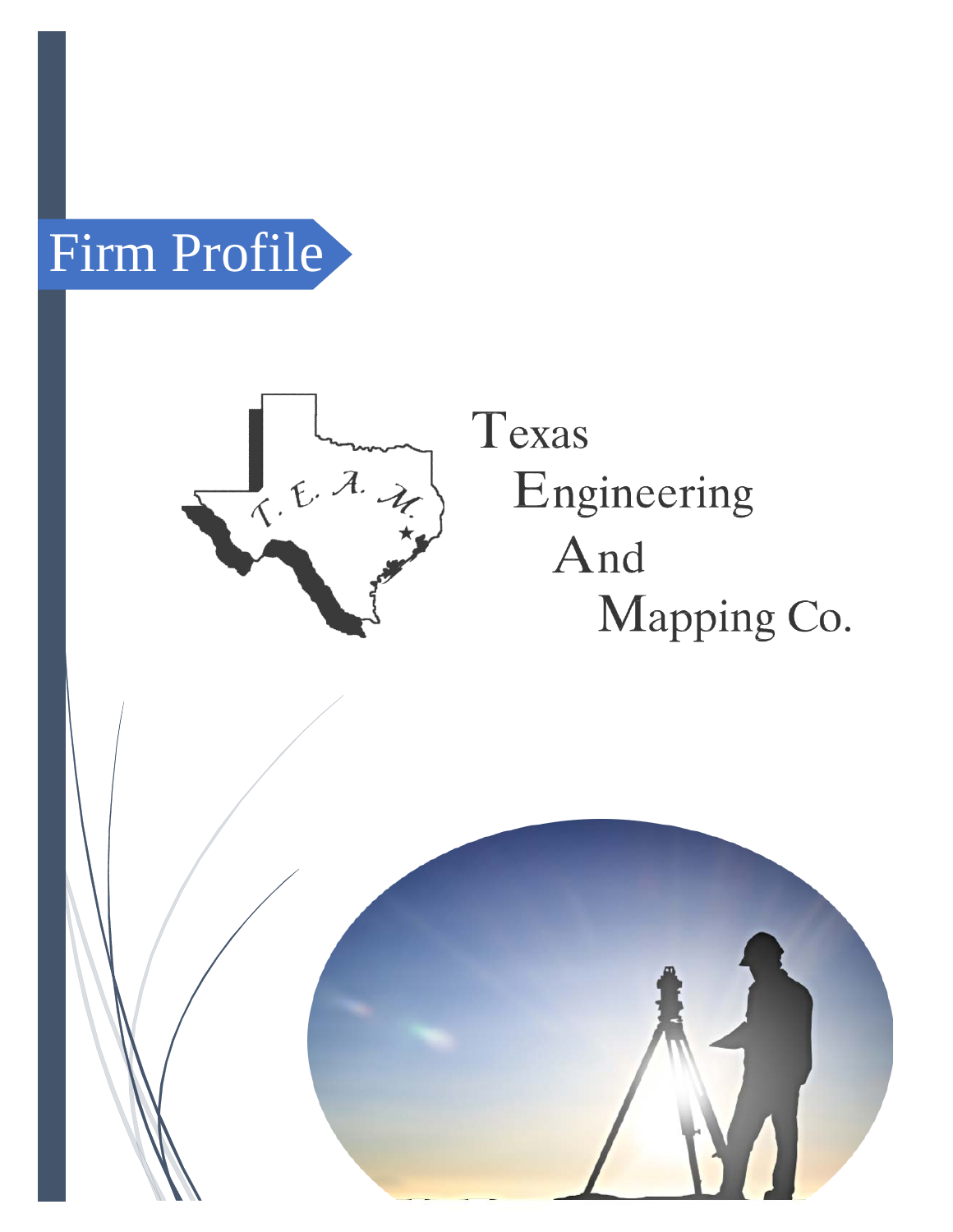# **FIRM PROFILE**

#### **HISTORY**

T.E.A.M. was established on October 16, 1995, by Gregory A. Schmidt, P.E., R.P.L.S., and Carlos J. Barillas, P.E. Our firm specializes in site development engineering, land surveying, and subdivision platting. T.E.A.M. has grown over the years to our current size without an active marketing plan. Nearly all of our growth has come from our clients recommending us to new clients. T.E.A.M. has recently opened a new job that puts our client base to over 1,550 clients and we continue to thrive performing site development projects and providing excellent customer service!

#### **SIZE**

T.E.A.M. has a total of 25 employees within the firm. These include two (2) professional engineers, one (1) engineer-in-training, two (2) registered professional land surveyors, one (1) surveyor-in-training, four (4) survey technicians, three (3) field crew teams, two (2) administrative assistants, one (1) subdivision plat coordinator, and one (1) research technician.

#### **QUALIFICATIONS**

T.E.A.M. is highly qualified for civil engineering, land surveying, and subdivision platting service for site development projects.

Site development projects are the large majority of the projects that we design, survey, and plat. Our projects include the development or redevelopment of schools, churches, libraries, shopping centers, apartment complexes, retail/office buildings, railroad yards, industrial parks, small subdivisions, public road extensions, and airport facilities.

## **QUALITY CONTROL AND ASSURANCE PROCESS**

As a smaller firm, we work closely together as a team to make sure all angles and options have been considered. When a project comes into our office, it becomes a company project, not an individual project. We use all our employees and resources to make sure we turn out a quality project. The project will be reviewed on a weekly basis for quality and engineering accuracy. We here at T.E.A.M. know that time is critical when working through a job. It is our priority to coordinate and maintain the schedule set forth for the project. We work closely with the client to understand and maintain the schedule for the duration of the job.

Our company motto is, "Our T.E.A.M. is on YOUR team!"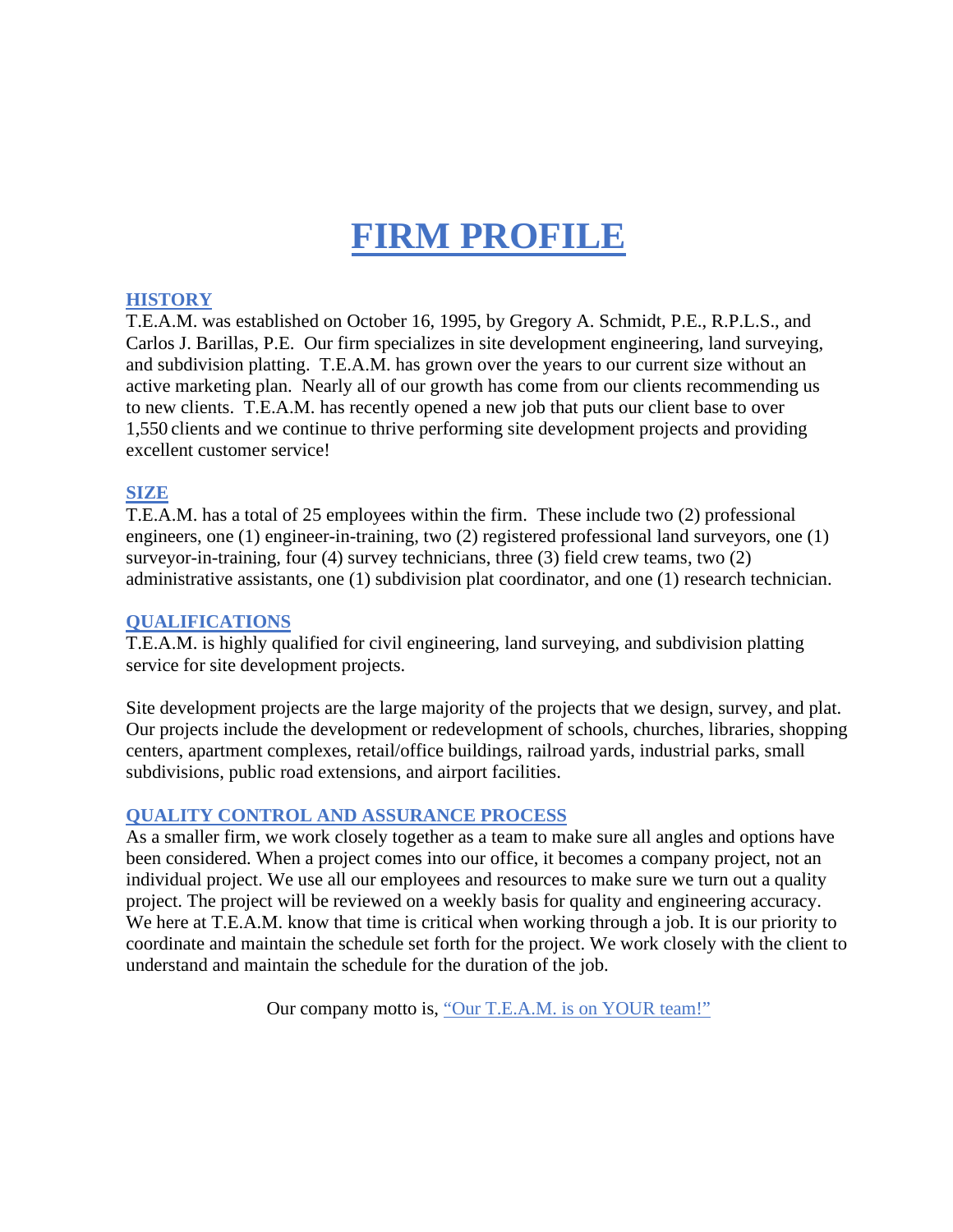## **RESUMES**

*Gregory A. Schmidt, P.E., R.P.L.S.* 



*Title:* President and Owner *Education:* Texas A&M University Bachelor of Science - Civil Engineering, 1982 Bachelor of Science - Engineering Technology, 1981 Spencer School of Real Estate; Real Estate courses for Salesman License and renewal Numerous Continuing Education Seminars in Engineering and Management *Registrations:* Registered Professional Engineer, State of Texas Registration # 67293 Registered Professional Land Surveyor, State of Texas Registration # 4355

*Experience:* Mr. Schmidt's land surveying experience includes boundary surveying, topographic surveying, construction staking, and specialty surveying for public and private projects such as Texas Department of Transportation right-of-way acquisition, subdivisions, landfills, site development, utility location and construction, drainage facilities, hydraulic studies, as-builts, partitions, railroads, etc., both urban and rural. Mr. Schmidt's experience was gained working for many different types of clients, including universities, school districts, Texas Department of Transportation, METRO, Port of Houston, cities, drainage districts, municipal utility districts, architects, developers, consulting engineers, banks, churches, title companies, builders, contractors, public and private corporations, and individuals. Mr. Schmidt is both a registered professional engineer and land surveyor. He knows how to direct surveying personnel to acquire the best information for the project design. Good quality design projects start with a quality land survey foundation.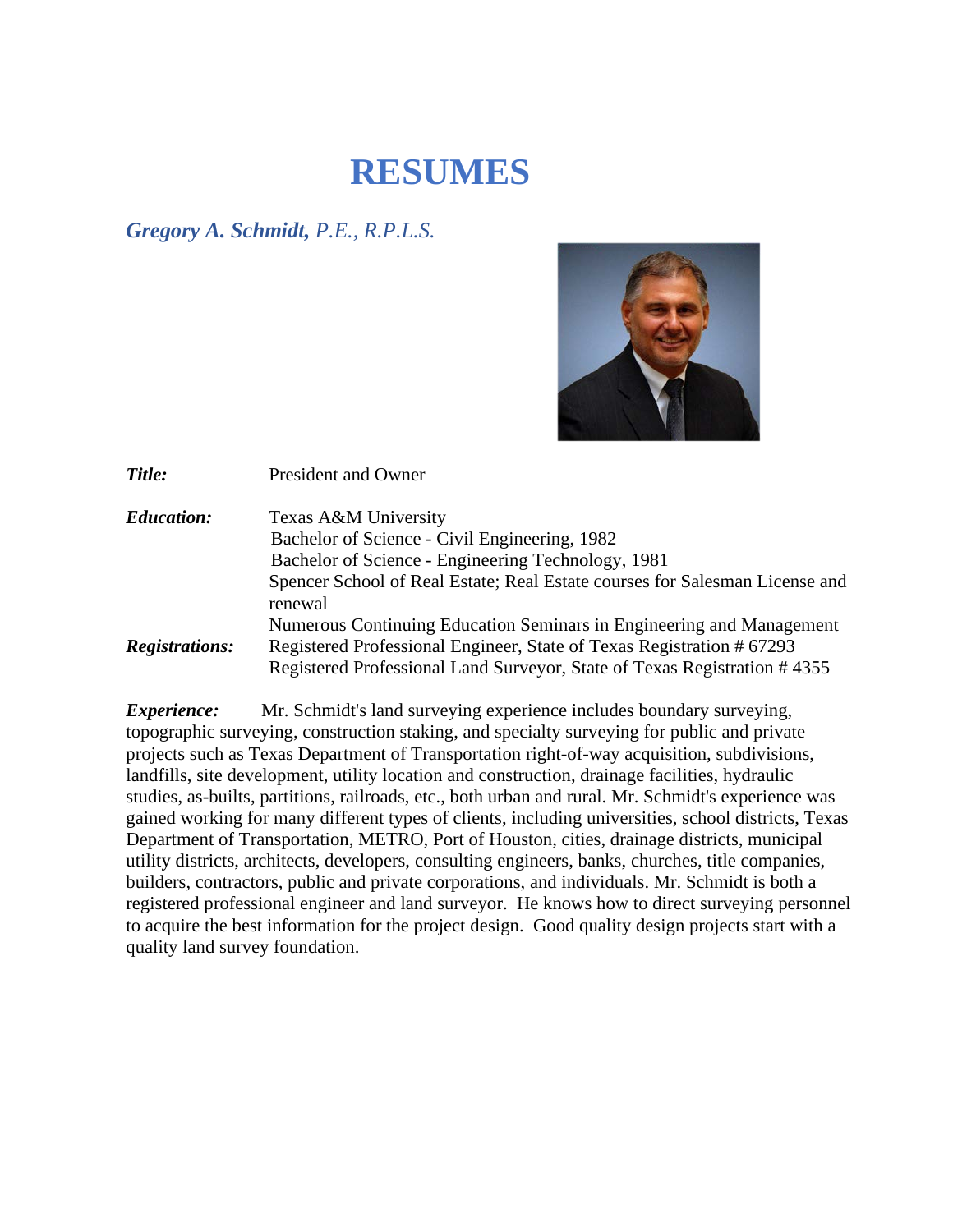## *Brian Nesvadba*, *R.P.L.S.*

**Title:** Vice President-Surveying

**Education:** Wharton County Junior College- Survey Technician Course, S.I.T. Course, 1999

**Registrations:** Registered Professional Land Surveyor, State of Texas Registration # 5776 *Experience:* Mr. Nesvadba's land surveying experience includes over 20 years of

boundary surveying, topographic surveying, construction staking, and specialty surveying for public and private projects such as, Texas Department of Transportation right-of-way acquisition, subdivisions, site development, utility location and construction, drainage facilities, hydraulic studies, as-builts, partitions, establishing GPS control monuments, and many more. Mr. Nesvadba is highly qualified to provide the surveying services of this job. He handles similar site development surveys on a daily basis coordinating with engineers, architects, and developers to provide the necessary survey data for the basis of a good project design.

## *Chad Nesvadba, P.E.*

| <b>Title:</b>        | <b>Engineering Project Manager</b>                                                     |
|----------------------|----------------------------------------------------------------------------------------|
| <b>Education:</b>    | Texas A&M University, B.S. Civil Engineering, Class of 1997, College<br>Station, Texas |
| <b>Registration:</b> | Registered Professional Engineer, State of Texas Registration #91092                   |

**Experience:** Mr. Nesvadba has more than 21 years of experience in providing engineering services for both municipal and private clients. He has been responsible for the design and construction management of numerous public works projects involving paving, drainage, water supply/distribution/master planning, and wastewater collection/treatment/master planning. Mr. Nesvadba attends county and city functions to stay current with future developments. He is a member of the American Society of Civil Engineers and is a City of Needville councilman.

## *Scotty Schmidt, Project Manager*

**Title:** Vice President – Engineering

*Duties:* Project Manager of Civil Engineering services

*Experience:* Mr. Schmidt is responsible for the preparation of plans and specifications for commercial development and the management and design of grading and drainage plans, detention facilities, water and sanitary sewer facilities, and paving projects, and drafting, He is also responsible for obtaining necessary approvals from the city, county, and state agencies.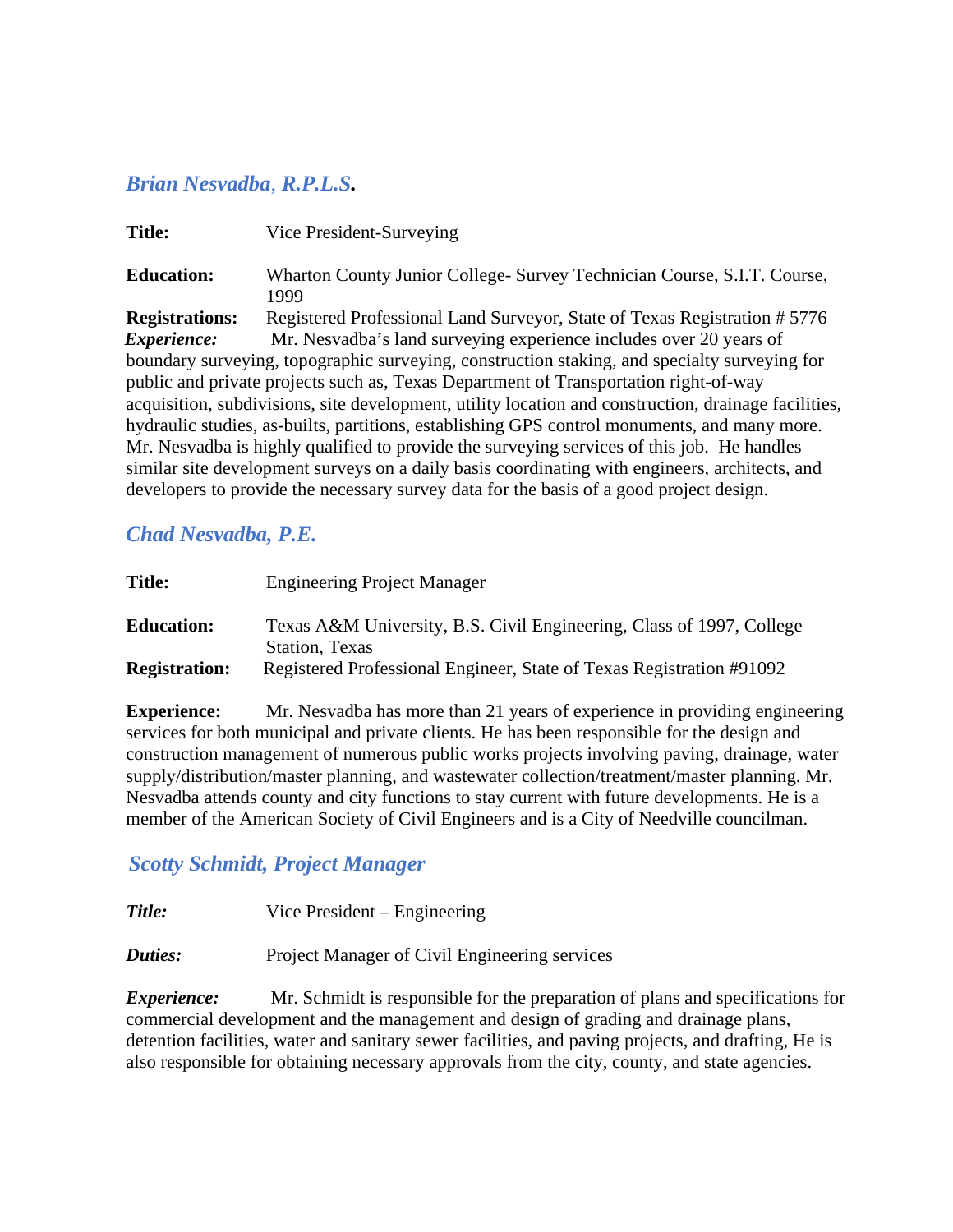## *Johnny Mendez, E.I.T.*

**Title:** Engineer-in-Training

**Education:** Texas A&M University – Kingsville, Bachelor of Science – Civil Engineering, 2014

**Experience:** Mr. Mendez is responsible for the preparation of plans and specifications for commercial development and the management and design of grading and drainage plans, detention facilities, water and sanitary sewer facilities, and paving projects, and drafting, He is also responsible for obtaining necessary approvals from the city, county, and state agencies.

## *C Chris Kelly, S.I.T.*

| <b>Title:</b>     | Surveyor-in-Training                                                                                               |
|-------------------|--------------------------------------------------------------------------------------------------------------------|
| <b>Education:</b> | University of Houston-Bachelor of Science – Construction Management,<br>2012<br>S.I.T. Certification, October 2017 |

**Experience:** Mr. Kelly has been with Texas Engineering and Mapping Company since 2006. He worked as a survey technician while attending classes at the University of Houston. Mr. Kelly is currently the Assistant Surveying Manager. He is working towards becoming a Registered Professional Land Surveyor.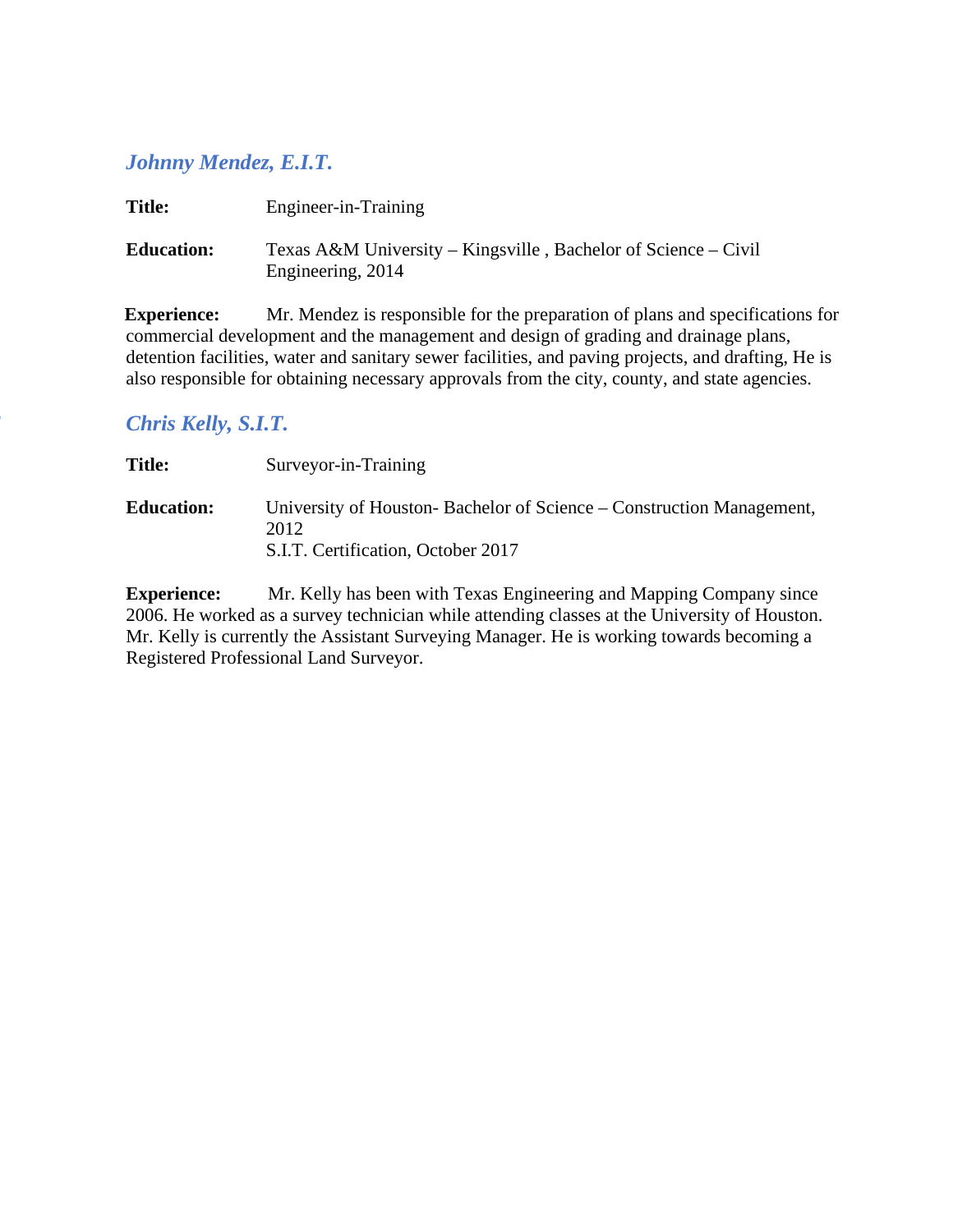# **Relevant Projects**

## **1. City of Richmond, Texas**

#### Calhoun and  $7<sup>th</sup>$  Street

Drainage improvements for the Calhoun Street and 7<sup>th</sup> Street intersection. Boundary Survey of the parcels of property was conducted in the vicinity of the proposed drainage improvements to the street right-of-way lines, and the adjoining lots and blocks as platted in the Old Town of Richmond. Topographic Survey of the area was also done to reflect the current conditions of the project area. T.E.A.M. also provided a plan and profile for Drainage Improvements along with the Storm Water Pollution Prevention Plan.

| Contact: Howard Christian, Public Works Director |                                        |  |
|--------------------------------------------------|----------------------------------------|--|
| 600 Morton Street Richmond, Texas 77469          |                                        |  |
|                                                  | 281-232-0559 hchristian@richmondtx.gov |  |

#### **2. City of Richmond, Texas**

#### Front Street Extension

Topographic Survey for the Front Street Extension Project-Cross sections were obtained on every 100-foot intervals, or as needed to accurately reflect the current conditions of the project site. Visible utilities and improvements (including landscaping and trees) with appropriate elevations for the civil design were located. T.E.A.M. also prepared surveys with metes-and-bound descriptions for the right-of-way expansion.

FM Loop 762 – from 300' southwest of Austin Street, north to 200' north of Fort Street. The full right-of -way was surveyed.

Austin Street- from Front Street west to FM Loop 762 (full width right-of-way); Front Street- Wheaton Street to Austin Street (plus an additional 50 feet west of the Front Street right-of-way;

*Contact*: Mr. Bernard J. Murphy, P.E., Transportation Mr. Cliff Park, Senior Project Manager Lippke Cartwright and Roberts 7322 Southwest Freeway, Suite 1717 Houston, Texas 77074 cliffp@lcrus.com

#### **3. Katy ISD**

#### Outdoor Learning Center at Katy ISD

 Boundary and Topographic Surveys for the 34.562 Acres Outdoor Learning Center *Contact:* Mr. Ryan Wotipka, Katy ISD Construction

281-237-6316 RyanCWotipka@KATYISD.ORG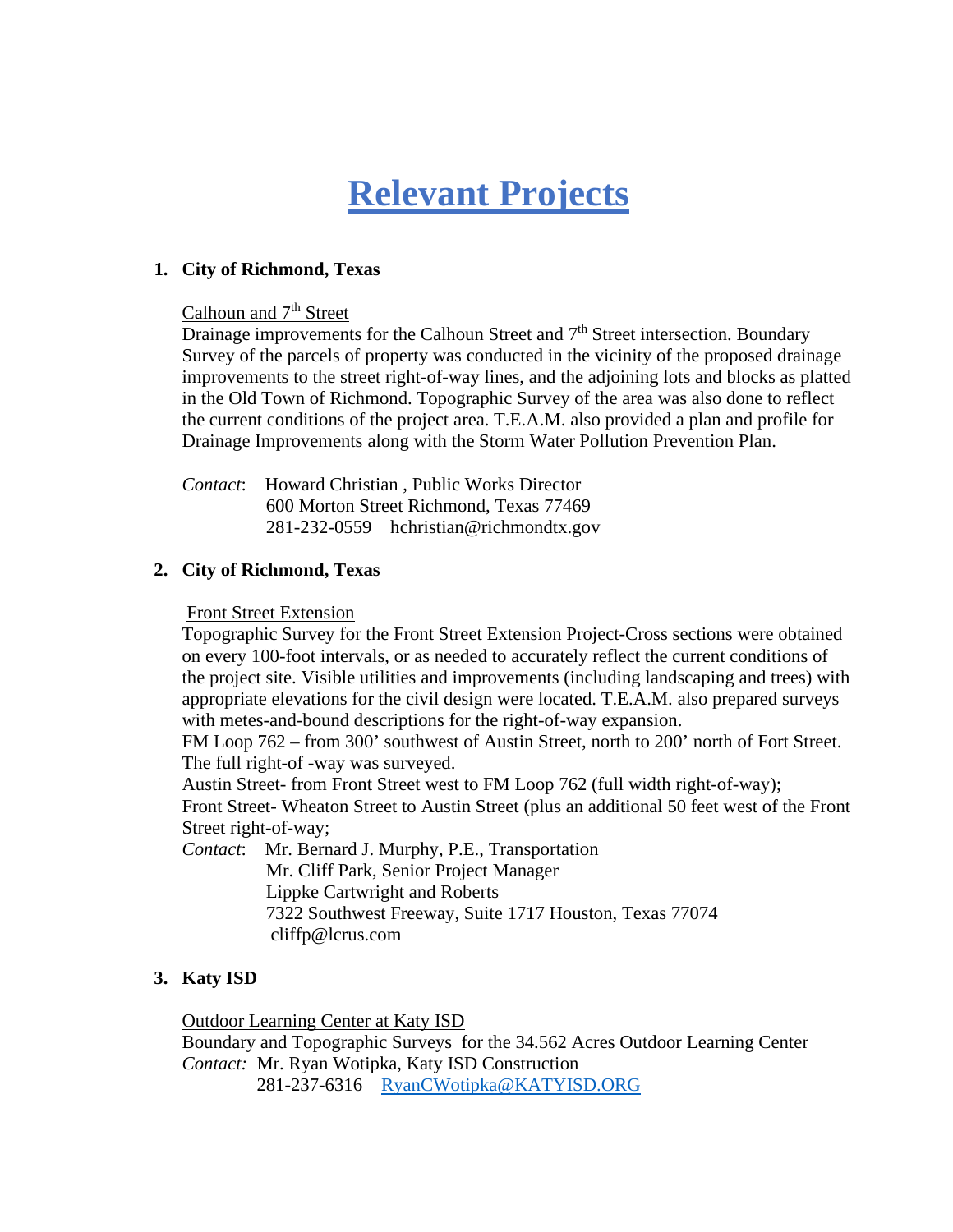#### **4. Valley Ranch Parkway and Valley Ranch Bend, Montgomery County, Texas**

Valley Ranch Topographic Survey and Right-of-way

Valley Ranch Bend ROW – T.E.A.M. prepared boundary surveys with metes-andbounds descriptions for the proposed right-of-way from Elk Haven Lane to Highway 99.

Valley Ranch Bend Topographic Study – T.E.A.M. performed a topographic survey along the proposed extension of Valley Ranch Bend from the intersection with Elk Haven Lane to Highway 99 (+/- 2000-feet total). Elevations were obtained on a 100-foot grid along the proposed right-of-way. Visible improvements and utilities with appropriate elevations were located and tied into an appropriate benchmark.

Valley Ranch Parkway Topographic Survey – T.E.A.M. performed a topographic survey of the right-of-way of Valley Ranch Parkway from 400-feet north of Valley Ranch Bend to FM 1314 (+/-9000-feet total). Visible improvements and utilities with appropriate elevations were located. Cross-sections were taken every 200-feet for engineering design. The elevations were tied into an appropriate benchmark.

*Contact:* Mr. Steve Sheldon, P.E.

 Dannenbaum Engineering Corporation 3100 West Alabama Houston, Texas 713-527-6464 [Steve.Sheldon@dannenbaum.com](mailto:Steve.Sheldon@dannenbaum.com)

## **5. Belknap Acres Subdivision, City of Houston, Fort Bend County, Texas**

West Bellfort +/- 4.9 Acre Tract

Topographic Survey of the subject tract including the adjacent West Bellfort Avenue right-of-way. Elevations were obtained on an approximate 100-foot by 50-foot grid or as needed to accurately reflect the current conditions of the site. A floodplain statement per FEMA maps was included. Visible improvements were located. Elevations were tied to an appropriate benchmark. This survey was conducted according to the requirements of the Texas Society of Professional Surveyors for a Category 6, Condition II, Topographic and Utility Survey.

Contact*:* Mr. Chan Huynh, LLED AP TN Associates Inc. 2825 Wilcrest Drive, Suite 616 Houston, Texas 77042 713-541-3195 [chan@tnassociatesinc.com](mailto:chan@tnassociatesinc.com)

#### **6. Harris County MUD 284 Commercial Tracts, Houston, Texas**

#### Topographic Surveys

Topographic survey of the 12" waterline including tie-in to the existing Section Four as well as the tie-in at Lone Star College.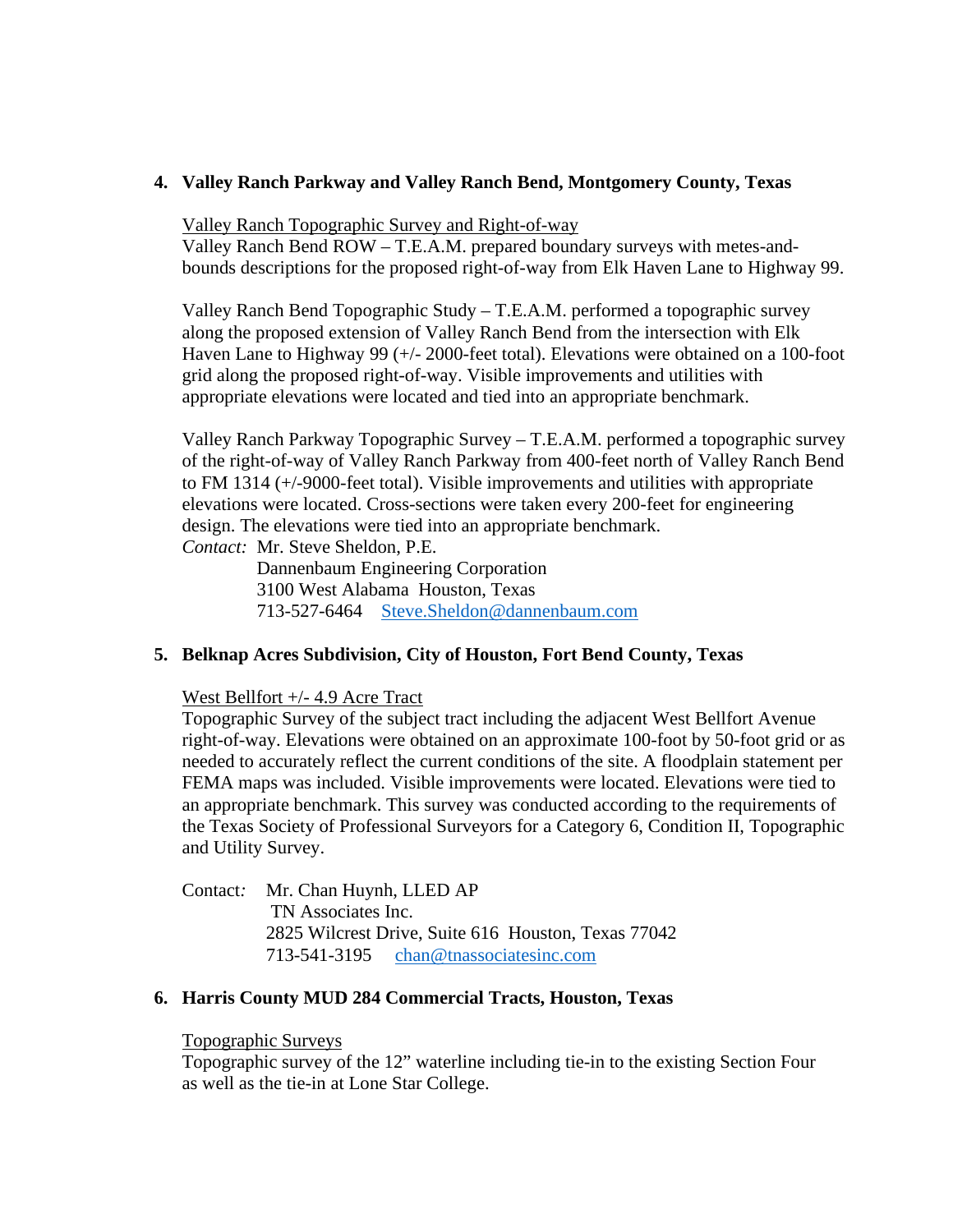Topographic survey of the proposed sanitary and storm sewer lines to serve the Commercial tracts along Fry Road. This includes two cross sections of the HCFCD Channel. Utilities along Windstone Manor are shown.

Topographic survey of the frontage for extension of the waterline along Fry Road in front of the triangle tract purchased by the developer.

Preparation of the proposed waterline, storm sewer and sanitary sewer easements to serve the Fry Road commercial tracts.

*Contact*: Mr. Sean Humble, P.E. Sherrington-Humble, LLC 9829 Whithorn Drive Houston, Texas 77095 281-656-8839 sean@sh-engineers.com

#### **7. 6501 Navigation Boulevard, City of Houston, Harris County, Texas**

21.6152 Acres located at 6501 Navigation Boulevard

Boundary Survey performed according to the requirements of the Texas Society of Professional Surveyors for a Category 1A, Condition II, Land Title Survey (Easements, building lines, etc. shown per the title commitment)

Topographic Survey of the subject tract including the adjoining right-of-way. Elevations obtained on an approximate 50-foot grid or as needed to accurately reflect the current conditions of the site. A flood plain statement per FEMA maps included. Visible improvements and utilities with appropriate elevations for the civil design located. The elevations tied to an appropriate benchmark.

Subdivision Plat prepared according to the City of Houston and Harris County requirements suitable for recording in the Harris County clerk's map records.

*Contact:* Mr. Brett Barnes Stewart Builders, Inc. 16575 Village Drive Houston, Texas 77040 713-983-8819 [bb@stewartbuildersltd.com](mailto:bb@stewartbuildersltd.com)

#### **8. Olive Garden, Harris County, Texas**

Fairfield Utility Extensions

T.E.A.M. performed an As-Built Topographic Survey of the project site. Elevations obtained on an approximate 25-foot grid or as needed to accurately reflect the current conditions of the site. A flood plain statement per FEMA included. Visible utilities with appropriate elevations for the civil design located. The elevations are tied to an appropriate benchmark.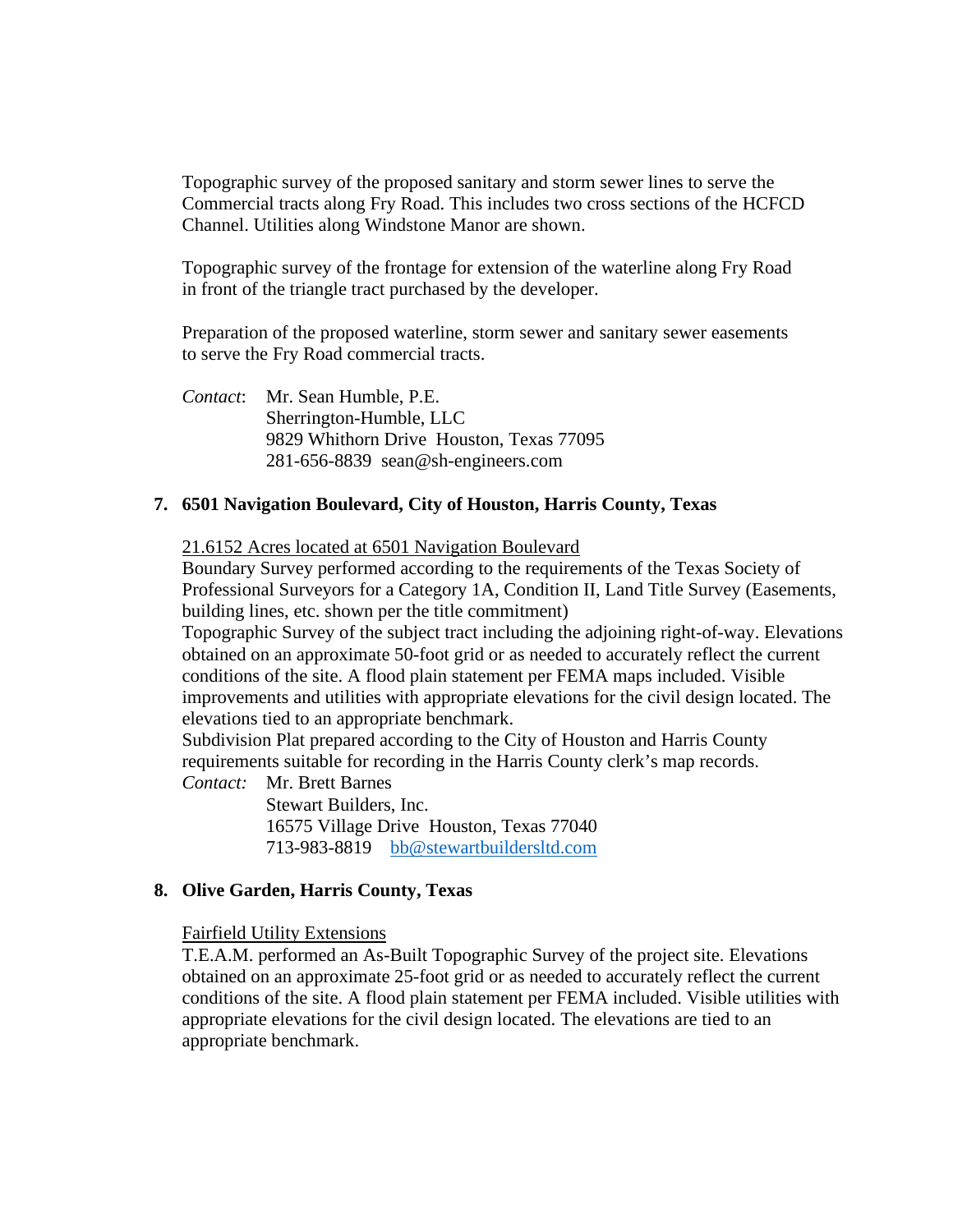Utility Extensions – T.E.A.M. prepared a site utility plan for on-site potable water, fire water, sanitary sewer to the proposed pad, but it did not include obtaining existing water line pressure.

*Contact:* Mr. Corey Pitts

 NewQuest Properties 8827 W. Sam Houston Parkway N., Suite 200 Houston, Texas 77040 281-477-4339 cpitts@newquest.com

#### **9. City of Rosenberg, Texas**

#### Louise Street Reconstruction

Mr. Chad Nesvadba, P.E., served as project engineer responsible for the reconstruction of a portion of Louise Street (from Mons Avenue to Avenue N). Engineering services included the design and construction phase services for paving and utility improvements, traffic control, maintenance of access, tree protection, stormwater pollution prevention measures, sidewalks, and construction phasing. The scope of work included design of concrete curb-and-gutter street reconstruction, a 12-inch water distribution line, storm sewer improvements, streetlights, and sidewalk improvements.

*Contact:* John Maresh, City Manager

832-595-3310 city.manager@rosenbergtx.gov

#### **10. City of Richmond, Texas**

Lamar Drive Reconstruction

Mr. Chad Nesvadba, P.E., served as project manager and provided construction services for the reconstruction of a portion of Lamar Drive (from Mulberry Drive in Rosenberg to Thompson Highway (FM 762) on Richmond). Construction Phase services included paving and utility improvements, traffic control, maintenance of access, tree protection, stormwater pollution prevention measures, sidewalks, and construction phasing. The scope of work included construction of concrete-curb-and gutter street reconstruction, a 12-inch water distribution line, a 15-inch sanitary sewer trunk main replacement, storm sewer improvements, street signs, and sidewalk improvements.

Calhoun Street and 7<sup>th</sup> Street Intersection Drainage Improvements T.E.A.M. provided surveying and civil engineering design for the drainage improvements for Calhoun Street and 7<sup>th</sup> Street intersection.

*Contact:* Howard Christian, Assistant City Manager 402 Morton Street Richmond, Texas 77469 281-342-5456 [hchristian@richmondtx.gov.](mailto:hchristian@richmondtx.gov)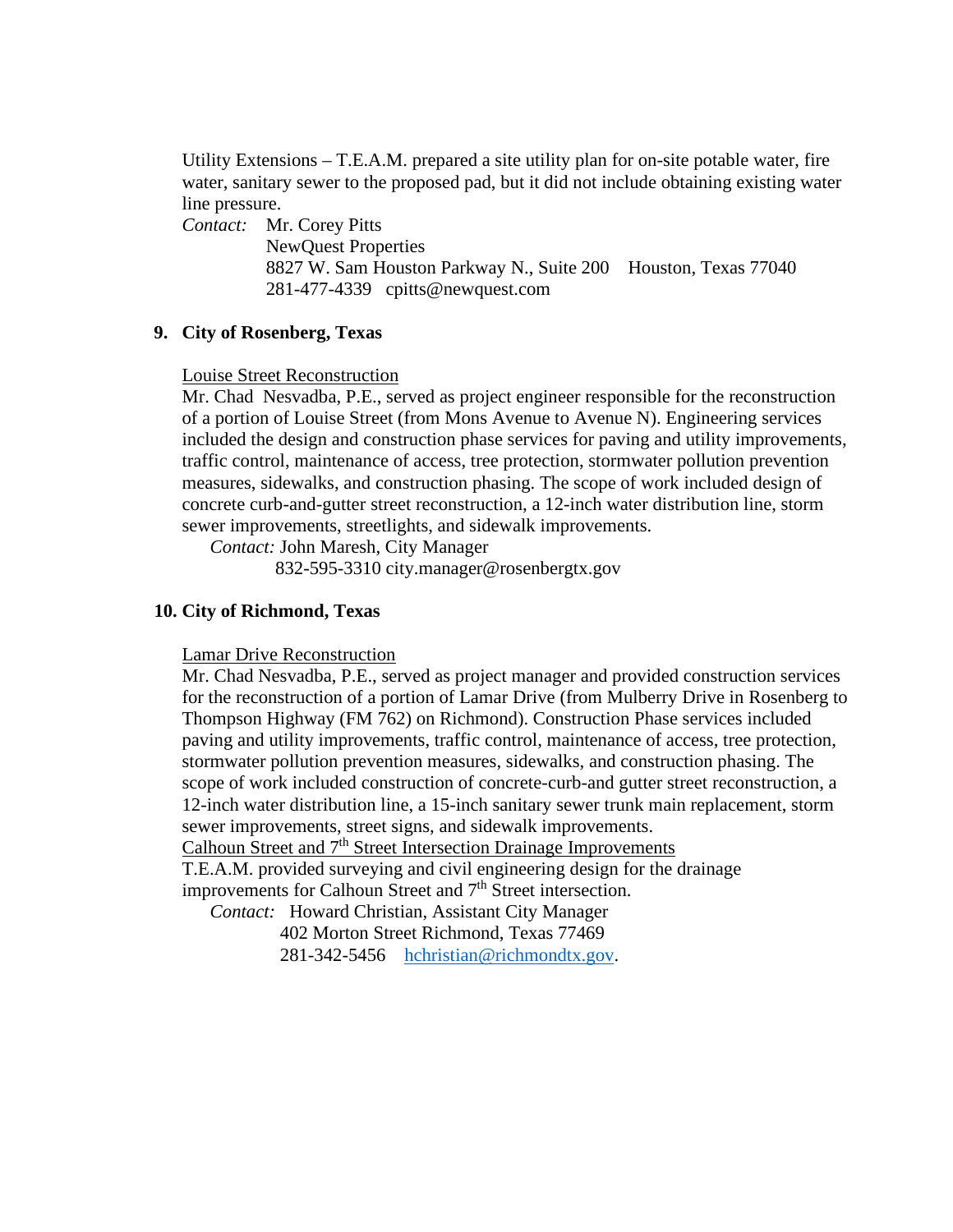## **References**

## **Sherrington – Humble, Inc.**

Mr. John K. Sherrington, P.E. john@sh-engineers.com Mr. Sean Humble. P.E. sean@sh-engineers.com 9829 Whithorn Drive Houston, Texas 77095 Phone: 281-656-8837 Fax: 281-656-8839

**T.E.A.M. has provided surveying services to Sherrington-Humble, Inc. since 2000.**

## **Dannenbaum Engineering**

Mr. Steve Sheldon, P.E. Steve.Sheldon@dannenbaum.com Mr. Adam Rinehart, P.E. Adam.Rinehart@dannenbaum.com 3100 W. Alabama Houston, Texas 77098 Phone: (713) 527-6464 **T.E.A.M. has provided surveying services to Dannenbaum since 2013.**

## **NewQuest Properties**

Mr. Steve Alvis SAlvis @newquest.com Michael Harney, P.E. MHarney@newquest.com 8827 West Sam Houston Parkway N Houston, Texas 77040 Phone: (281) 477-4300 **T.E.AM. has provided surveying and engineering services to New Quest since 1998.**